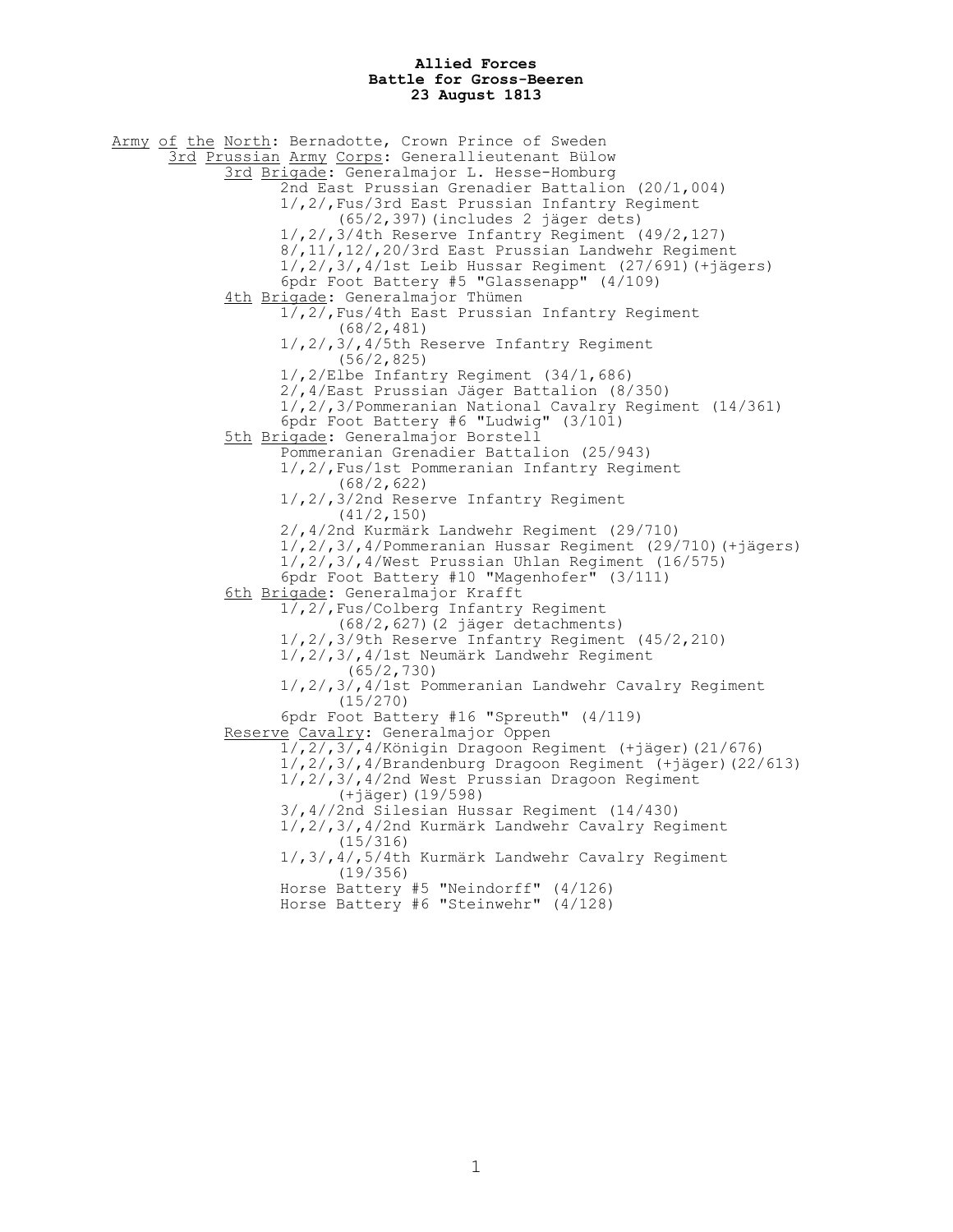Artillery Reserve: Oberstleutnant Holtzendorf 12pdr Foot Batteries #4 "Meyer" & #5 "Condradi" (4/353) 6pdr Foot Battery #19 "Baumgarten/Liebermann" (4/108) 2 Russian 12pdr Batteries #7 "Dietrich/Zaweski" & #21 "Schluter" (18/500) Prussian Feld Pioneer Companies #4 & #5 (3/152) 4th Prussian Army Corps: Generallieutenant Tauentzien 1st Brigade: Generalmajor Dobschütz 1/,2/,3/3rd Reserve Infantry Regiment (49/2,405) 1/,2/1st Kurmärk Landwehr Regiment (37/1,426) 1/,3/2nd Neumärk Landwehr Cavalry Regiment (8/164) 1/,2/,3/,3rd East Prussian Landwehr Cavalry Regiment (15/295) 1/2 6pdr Foot Battery #20 "Papendick" (2/52) 2nd Brigade: Oberst Graf Lindenau 1/,2/,3/,4/5th Kurmärk Landwehr Regiment (86/2,790) 1/,2/,3/,4/2nd Neumärk Landwehr Regiment (50/1,520) 1/,2/,5/1st Silesian Landwehr Regiment (61/2,010) 2/,6/Berlin Landwehr Cavalry Regiment (2)(8/176) 1/,2/1st Kurmärk Landwehr Cavalry Regiment (9/136) 1/,2/,3/,4/3rd Pommeranian Landwehr Cavalry Regiment (12/315) 1/,2/7th Kurmärk Landwehr Cavalry Regiment (7/157) 1/2 6pdr Foot Battery #30 "Hertig" (2/79) Artillery Reserve: Oberstleutnant von Strampf 6pdr Foot Batteries #17 "Gleim" & #27 "Matthias" (4/157) Horse Battery #11 "Borchard" (2/79) Detached Corps: General von Wobeser 1/,2/,3/,4/1st West Prussian Landwehr Regiment (62/1,770) 1/,2/,3/2nd West Prussian Landwehr Regiment (68/1,860) 1/,2/,3/,4/3rd West Prussian Landwehr Regiment (64/1,950) 4/1st East Prussian Landwehr Regiment 1/,2/,3/1st West Prussian Landwehr Cavalry Regiment (10/198) 1/,2/,3/2nd West Prussian Landwehr Cavalry Regiment (9/168) 1/,2/3rd West Prussian Landwehr Cavalry Regiment (9/153) 6pdr Foot Battery #22 "Wegner" (3/122) Detached Corps: General von Hirschfeldt 1/,2/,3/,4/1st Reserve Infantry Regiment (82/2,800) 1/,2/,3/,4/3rd Kurmärk Landwehr Regiment (80/1,860) 1/,2/,3/4th Kurmärk Landwehr Regiment (68/1,800) 1/,2/,3/,4/6th Kurmärk Landwehr Regiment (80/2,400) 1/,2/,3/7th Kurmärk Landwehr Regiment (68/1,800) 1/,2/,3/,4/3rd Kurmärk Landwehr Cavalry Regiment (14/320)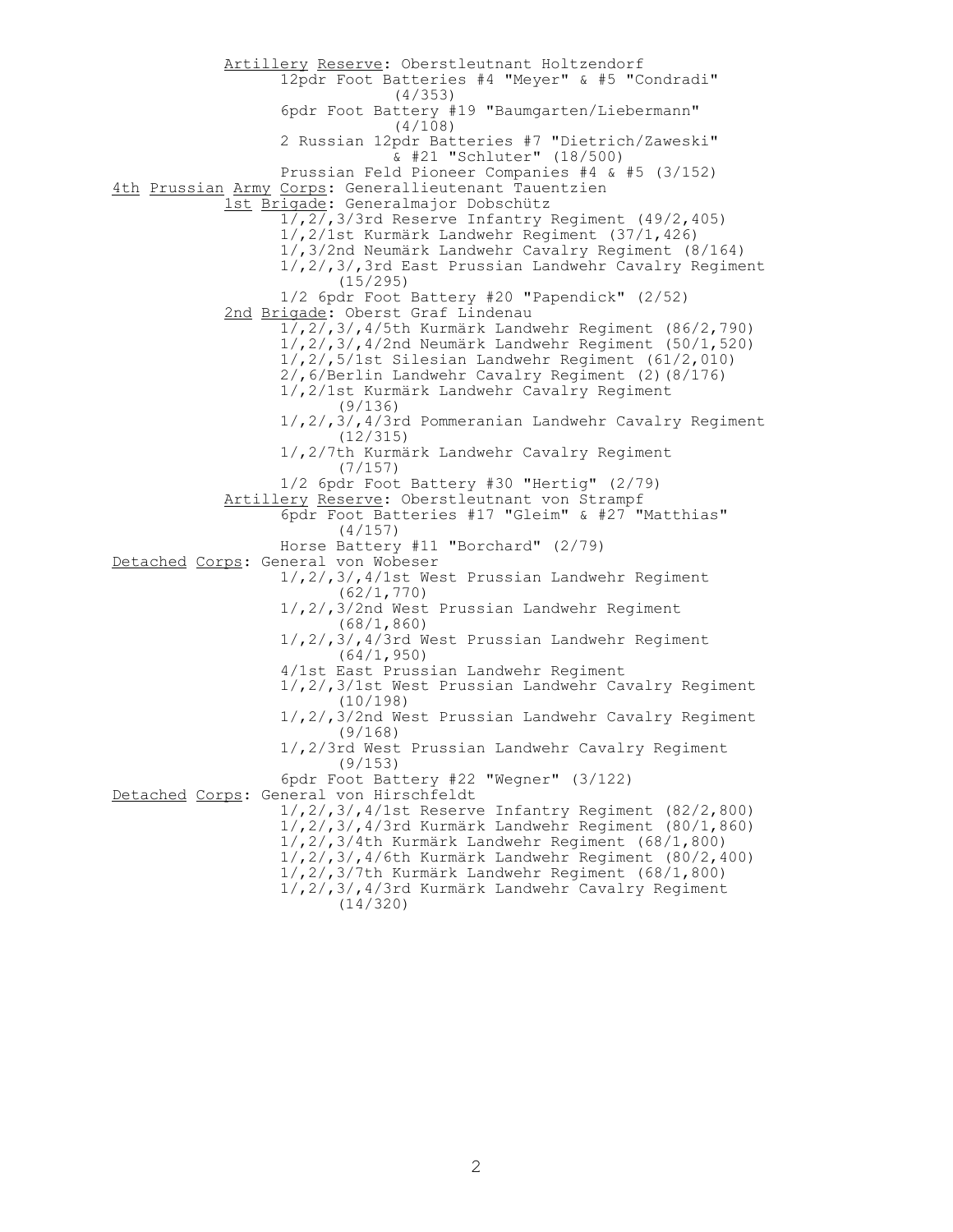1/,2/,3/,4/5th Kurmärk Landwehr Cavalry Regiment (14/320) 1/,2/,3/,4/6th Kurmärk Landwehr Cavalry Regiment (14/320) Russian Light Battery #26 "Chamborand" (10 guns) (6/190)

## **French Forces Battle for Gross-Beeren 23 August 1813**

French Army of Berlin: Maréchal Oudinot IV Corps: Général de division Bertrand 15th (Italian) Division: Général de division Fontenelli Brigade: Général de brigade Martel 2/,3/,4/1st Italian Légère Regiment 1/Milan Guard Regiment Brigade: Général de brigade Saint Andrea 3/,4/1st Italian Line Regiment 2/,3/,4/4th Italian Line Regiment Brigade:Général de brigde Moroni 3/,4/6th Italian Line Regiment 2/,3/,4/7th Italian Line Regiment Artillery: 1st Italian Foot Artillery (6-6pdrs & 2-24pdr howitzers) 13th Italian Foot Artillery (6-6pdrs & 2-24pdr howitzers) 5th Italian Artillery Train Company 6th Italian Artillery Train Company Det/6th (bis) Italian Artillery Train Company 12th Division: Général de division Morand Advanced Guard: 2/8th Légère Regiment 4/8th Légère Regiment Brigade: Général de brigade Belair 1/,2/,3/,4/,6/3th Line Regiment Regimental Artillery Brigade: Général de brigade Hulot 1/,2/,4/,6/23rd Line Regiment Regimental Artillery Artillery: 1/2nd Foot Artillery (6-6pdrs & 2-24pdr howitzers) 3/2nd Foot Artillery (6-6pdrs & 2-24pdr howitzers) 1/7th (bis) Train Battalion 2/7th (bis) Train Battalion 38th (Württemberg) Division: Generallieutenant Franque mont Brigade: Generalmajor Spitzemberg 1/,2/1st Line Regiment "Prinz Paul" 1/,2/2nd Line Regiment "Herzog Wilhelm"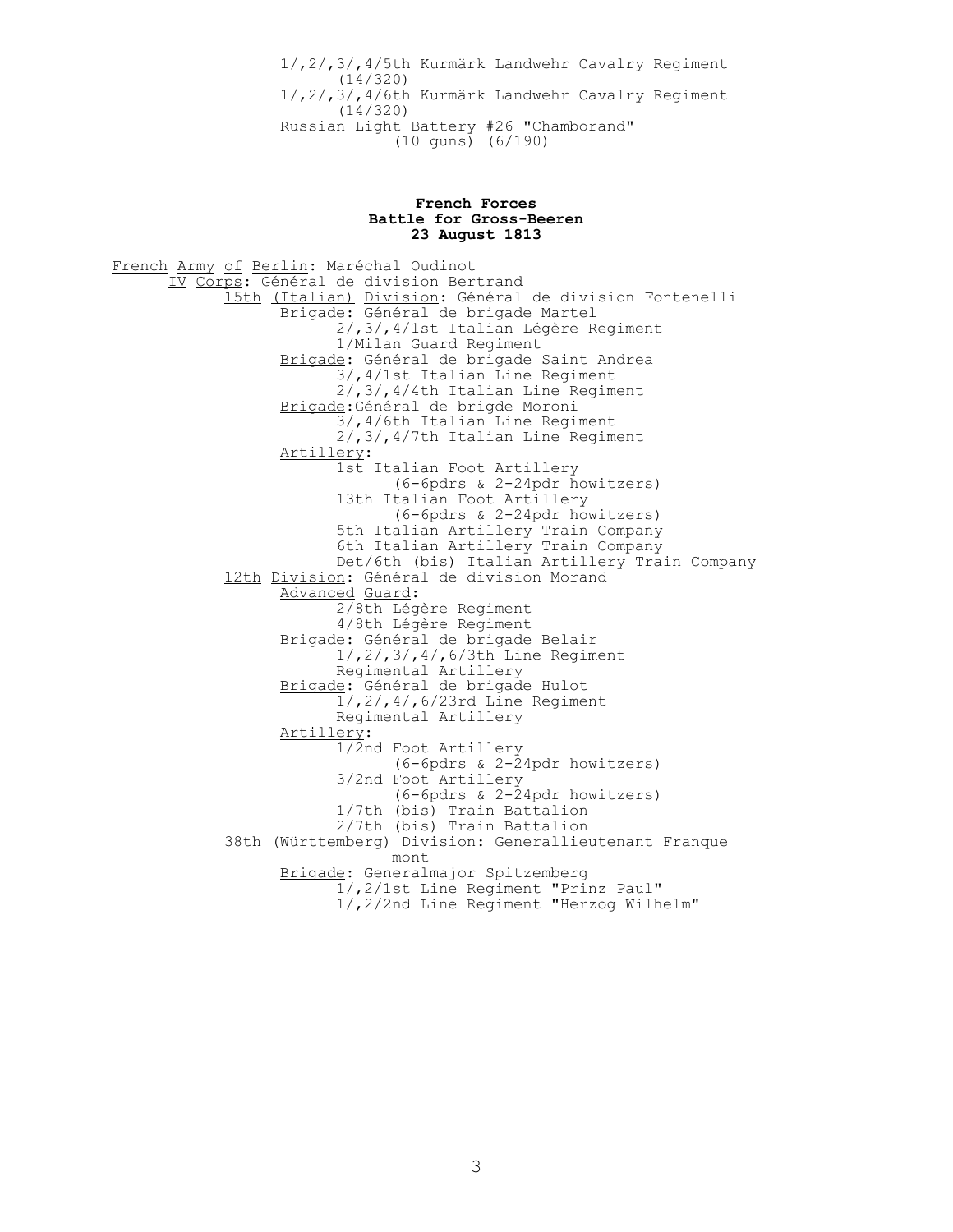Brigade Generalmajor Doring 1/,2/4th Line Regiment 1/,2/6th Line Regiment Brigade: Generalmajor Stockmeyer 1/,2/7th Line Regiment 1/9th Light Regiment 1/10th Light Regiment Artillery: 1st Württemberg Heavy Battery (4-12pdrs & 2 Heavy Howitzers) 1st Württemberg Light Battery (4-6pdrs & 2-7pdr Howitzers) 24th Light Cavalry Brigade: Général de brigade Briche (Generalmajor Jett) 1/,2/,3/,4/3rd Württemberg Chasseur Regiment "Herzog Ludwig" 1/,2/,3/,4/1st Württemberg Chevauleger Regiment "Prinz Adam" 1st Württemberg Horse Battery - "von Bürgi" (4-6pdrs & 2-7pdr howitzers) Park & Reserve: 24/2nd Foot Artillery (6-12pdrs & 2 6" howitzers) 26/2nd Foot Artillery (6-12pdrs & 2 6" howitzers) 26/4th Foot Artillery (6-12pdrs & 2 6" howitzers) 8/4th Horse Artillery (4-6pdrs & 2-24pdr howitzers) 13th Artillery Ouvriers 3/7th (bis) Artillery Train Battalion 4/7th (bis) Artillery Train Battalion 5/7th (bis) Artillery Train Battalion 6/7th (bis) Artillery Train Battalion 7/7th (bis) Artillery Train Battalion 4/11th Principal Artillery Train Battalion Engineers: 2/1st Sapper Battalion 8/1st Sapper Battalion 8/1st Italian Sapper Battalion 3/Italian Marine Artisian Battalion Engineering Train Squad Military Equippage: 5/9th Military Equippage Battalion 6/9th Military Equippage Battalion 7/9th Military Equippage Battalion Italian Transport VII Corps: Général de division Reynier 24th (Saxon) Division: Generallieutenant Le Coq Brigade: Oberst von Brause 1/,2/1st Light Infantry Regiment "LeCoq" 1/Maximilian Infantry Regiment 1st Jäger Company 1/Guard Grenadier Regiment 2/Von Rechten Regiment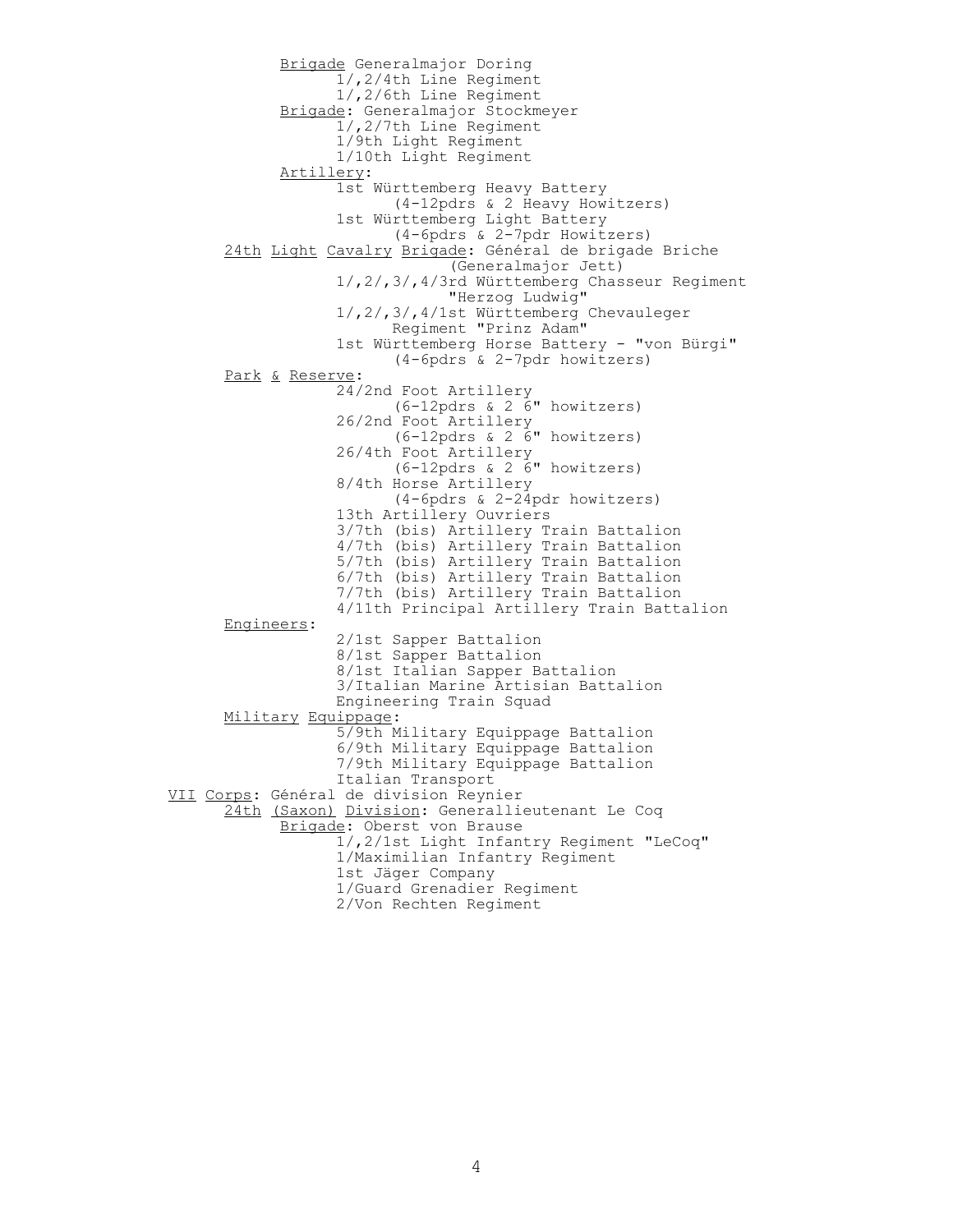Brigade: Oberst von Mellentin Converged Grenadier Battalion "Spiegel" 1/,2/Prinz Frederich August Infantry Regiment 1/,2/von Steindel Infantry Regiment Artillery:Major von Roth 1st Saxon Foot Battery "Dietrich" (6-6pdrs & 2-8pdr howitzers) 2nd Saxon Foot Battery "Zandt" (6-6pdrs & 2-8pdr howitzers) Saxon Train Det. 25th (Saxon) Division: Generallieutenant von Sahr Brigade: Oberst von Bose Converged Grenadier Battalion "Sperl" 1/,2/2nd Light Infantry Regiment "von Sahr" 2/König Infantry Regiment 1/Niesemenschel Infantry Regiment Brigade: Oberst von Ryssel 1/, 2/Prinz Anton Infantry Regiment 1/,2/von Löw Infantry Regiment Artillery:Major Gau 3rd Saxon Foot Battery "Kühnel" (6-6pdrs & 2-8pdr howitzers) 4th Saxon Foot Battery "Rouvroy II" (6-6pdrs & 2-8pdr howitzers) Saxon Train Det. 32nd Division: Général de division Durutte Brigade: Général de brigade Jarry 1/36th Légère Regiment Det/ 3/36th Légère Regiment 4/36th Légère Regiment 1/,3/,4/131st Infantry Regiment Brigade: Det/133rd Infantry Regiment 3/,4/133rd Infantry Regiment 2/,3/Würzburg Infantry Regiment 26th Light Cavalry Brigade: Generalmajor von Gablenz (Oberst Lindenau) 1-8/Saxon Hussar Regiment 1-5/Prinz Clemens Uhlan Regiment 1st Saxon Horse Battery "Birnbaum" (4-6pdrs & 2-8pdr howitzers) 2nd Saxon Horse Battery "Probsthayn" (4-6pdrs & 2-8pdr howitzers) Park & Reserves: Saxon 12pdr Foot Battery "Rouvroy I" (6-12pdrs & 2-8pdr howitzers) Saxon Sapper Company Saxon Park Saxon Train XII Corps: Maréchal Oudinot 13th Division: Général de division Pacthod Brigade: Général de brigade Bardet 4/1st Légère Regiment 3/,4/7th Infantry Regiment 4/42nd Infantry Regiment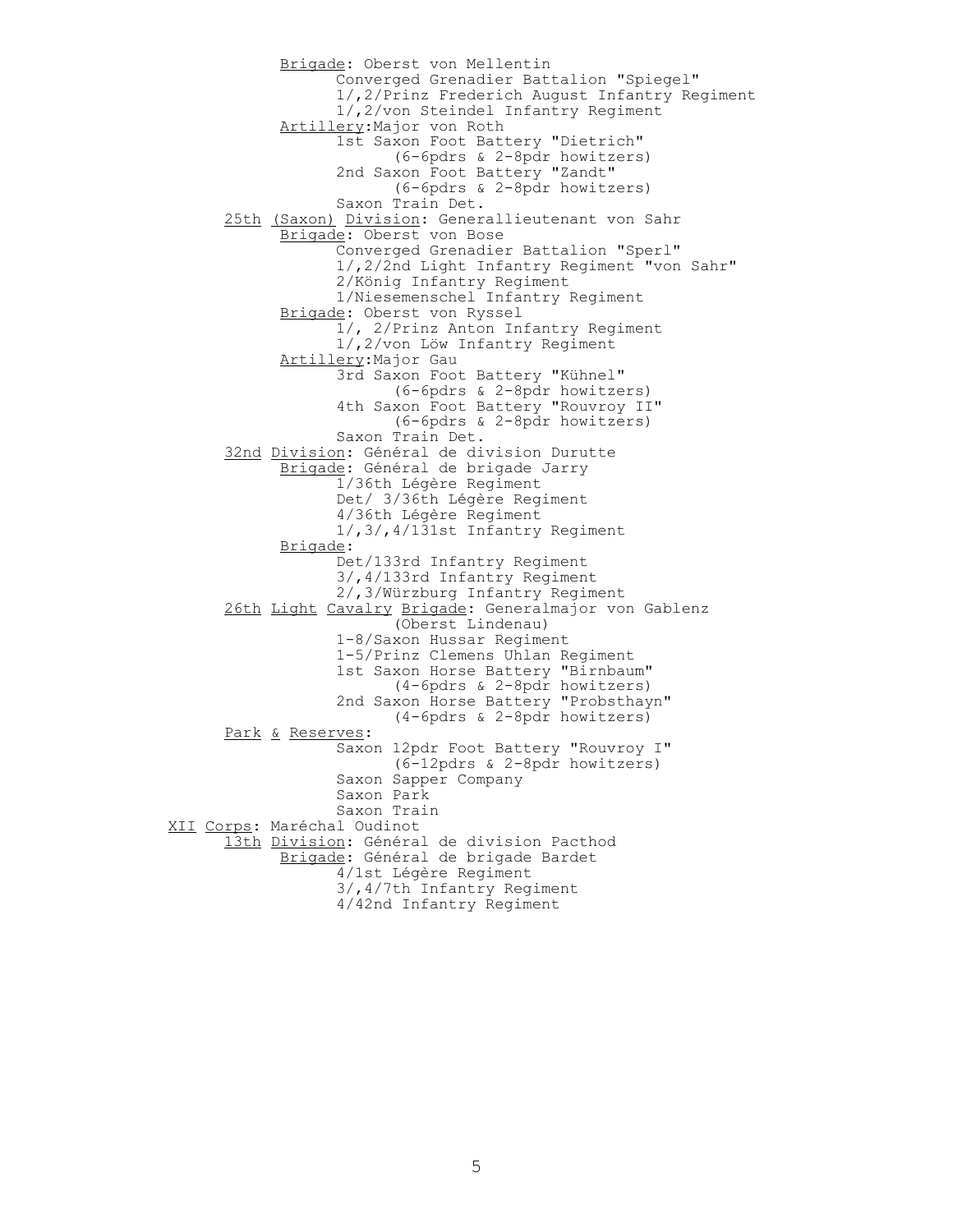Brigade: Général de brigade Cacault 3/, 4/67th Infantry Regiment 2/,3/,4/101st Infantry Regiment Artillery: 4/4th Foot Artillery (6-6pdrs & 2-24pdr howitzer) 20/4th Foot Artillery (6-6pdrs & 2-24pdr howitzer) 2/4th Principal Train Battalion 3/7th (bis) Train Battalion 14th Division: Général de division Guilleminot Brigade: Général de brigade Brun de Villeret 2/,6/18th Légère Regiment 1/,2/,3/156th Infantry Regiment Brigade: Général de brigade Gruyere 2/Illyrian Infantry Regiment (26/486) 3/,4/52nd Infantry Regiment 1/,2/,3/137th Infantry Regiment Illyrian Chasseurs Artillery: 2/4th Foot Artillery (6-6pdrs & 2-24pdr howitzer) 1/8th Foot Artillery (6-6pdrs & 2-24pdr howitzer) 1/9th (bis) Train Battalion 4/3rd (bis) Train Battalion 1/4th Principal Train Battalion 5/7th Principal Train Battalion 29th (Bavarian) Division: Generallieutenant Raglovitch Brigade: Generalmajor Maillot de la Treille 1st Bavarian Light Infantry Battalion 2/3rd Bavarian Infantry Regiment 1/13th Bavarian Infantry Regiment 1/4th Bavarian Infantry Regiment 2/8th Bavarian Infantry Regiment Brigade: Generalmajor Wolf 2nd Bavarian Light Infantry Battalion 2/5th Bavarian Infantry Regiment 2/7th Bavarian Infantry Regiment 2/9th Bavarian Infantry Regiment 2/10th Bavarian Infantry Regiment Artillery: 1st Bavarian Foot Artillery (6-6pdrs & 2-7pdr howitzers) 2nd Bavarian Foot Artillery (6-6pdrs & 2-7pdr howitzers) 1st Bavarian Reserve Artillery (6-12pdrs & 2-7pdr howitzers) 1st Bavarian Train Battalion III Cavalry Corps: Général de division Duke of Padua (Arrighi) 5th Light Cavalry Division: Général de division Lorge 12th Light Cavalry Brigade: Général de brigade Jacquinot 3/,4/5th Chasseur à Cheval Regiment 3/,4/10th Chasseur à Cheval Regiment